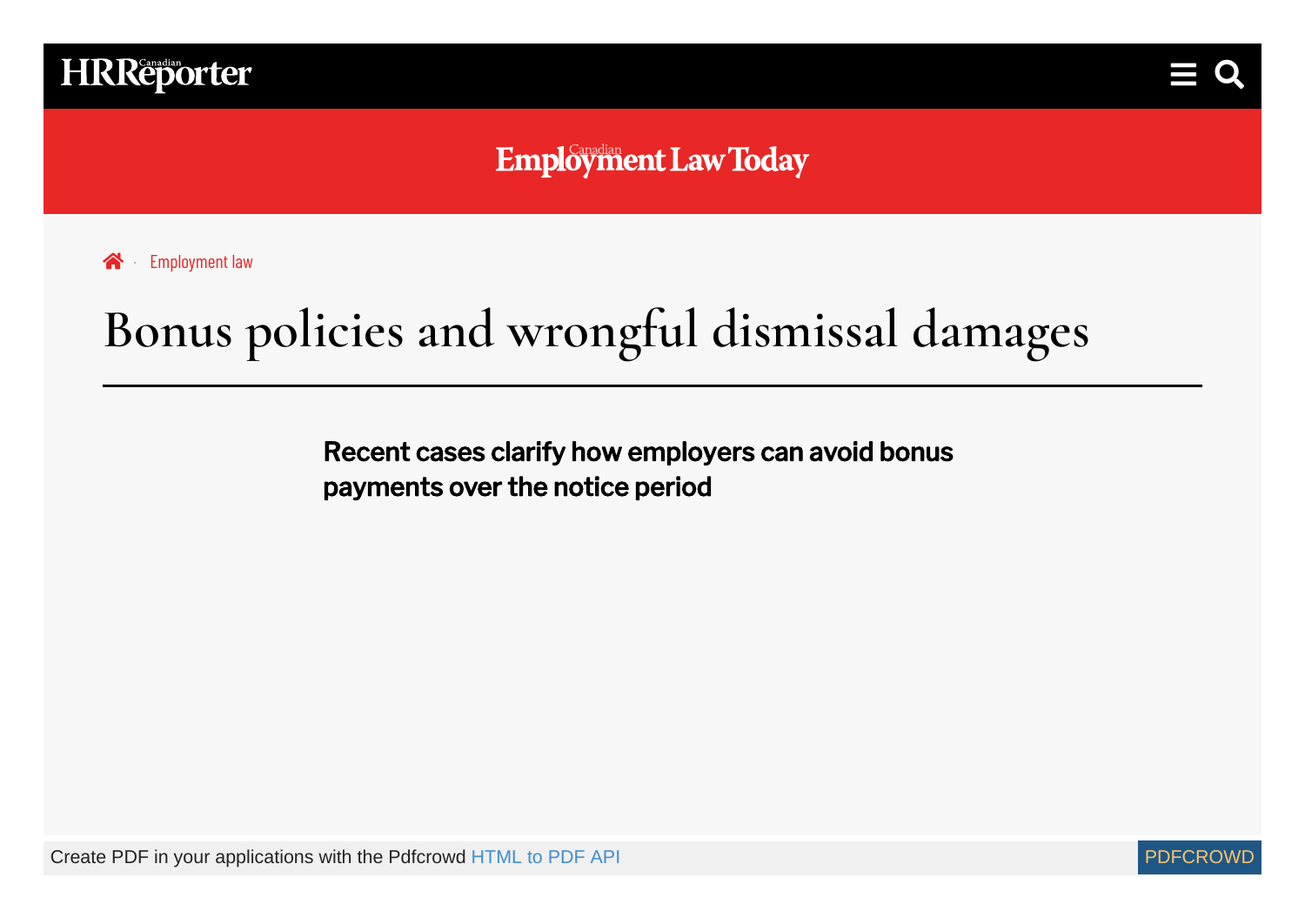

Jummie/iSTOCK

Create PDF in your applications with the Pdfcrowd [HTML to PDF API](https://pdfcrowd.com/doc/api/?ref=pdf) [PDFCROWD](https://pdfcrowd.com/?ref=pdf)

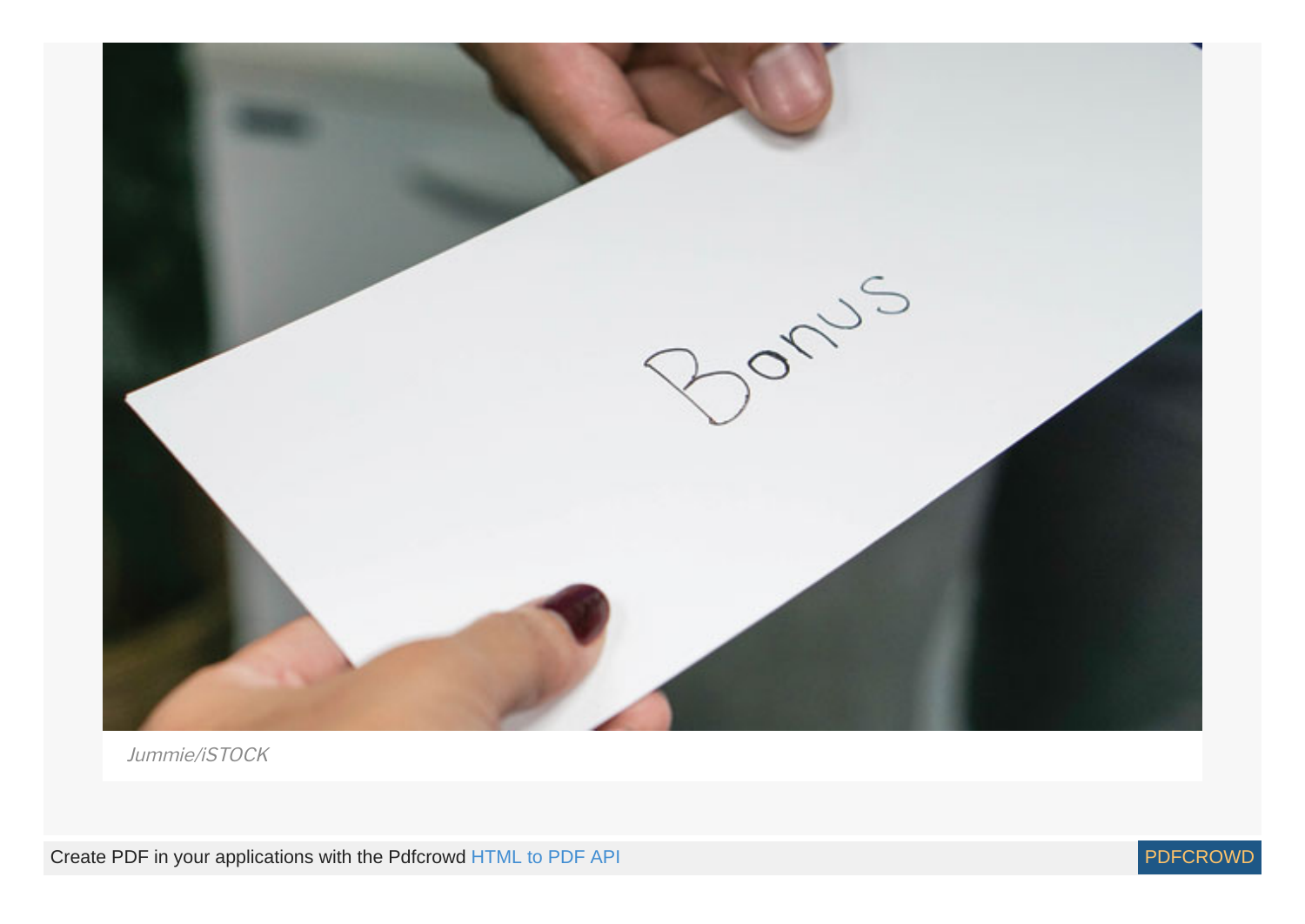By Matthew Tomm Sep 25, 2019 / Share  $f \circ f$  in  $\infty$ 

#### **Background**

Companies generally don't want to pay their dismissed employees bonuses that accrue after the termination date. But drafting policies to achieve that is easier said than done. Matthew Tomm looks at a series of court decisions that examine circumstances when dismissed employees are and aren't entitled to bonus payments following termination.

Entitlement to bonus payments can be a bone of contention when employees are dismissed and their reasonable notice is being determined. The recent Ontario Court of Appeal decision Dawe v. The Equitable Life Insurance Company of Canada provides an important example of a policy that was effective in limiting the dismissed employee's entitlement to a bonus. Other recent

Create PDF in your applications with the Pdfcrowd [HTML to PDF API](https://pdfcrowd.com/doc/api/?ref=pdf) [PDFCROWD](https://pdfcrowd.com/?ref=pdf) AT A PUT API PDFCROWD BE A PUT API

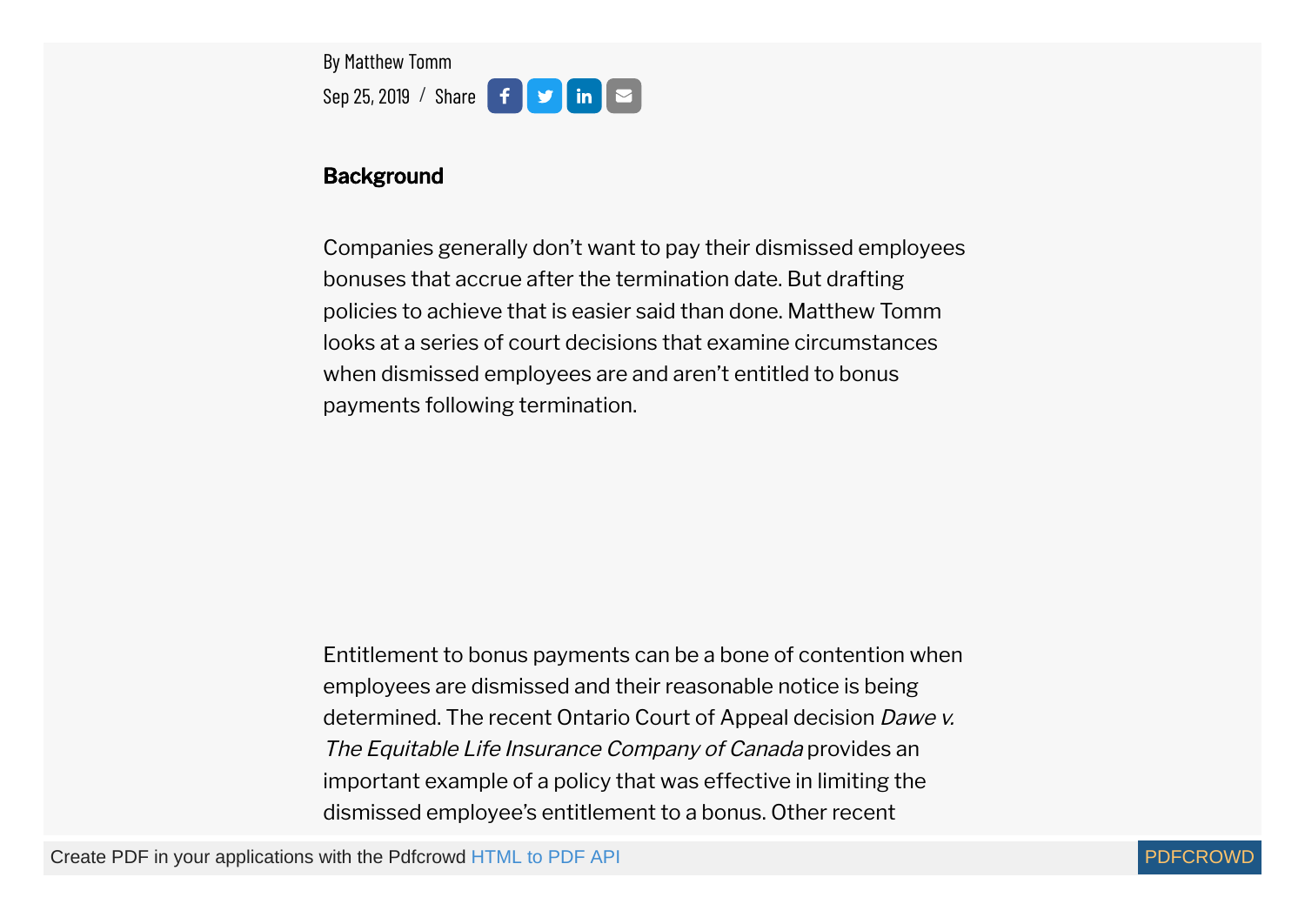jurisprudence gives further guidance as to what works and what doesn't, which employers can draw on to draft better policies.

#### The legal framework

It is common for companies to require their employees to be "actively employed" as of the payment date to be eligible for bonus payments. Employees who are dismissed without notice prior to the payment date are then denied bonuses that would have accrued over the notice period, being apparently ineligible under the straightforward terms of the plan. However, in Paquette v. TeraGo Networks Inc., the Ontario Court of Appeal rejected that approach, finding that a requirement of "active employment" alone is not sufficient.

TeraGo's bonus program provided that an employee who was "actively employed by TeraGo on the date of the bonus payout" was eligible for a payment, but not otherwise. But the Court of Appeal concluded that the dismissed employee's claim was not for bonus pursuant to the terms of the plan but was rather for damages for the loss of opportunity to earn bonus, which would have been earned if the employer had given reasonable notice of termination.

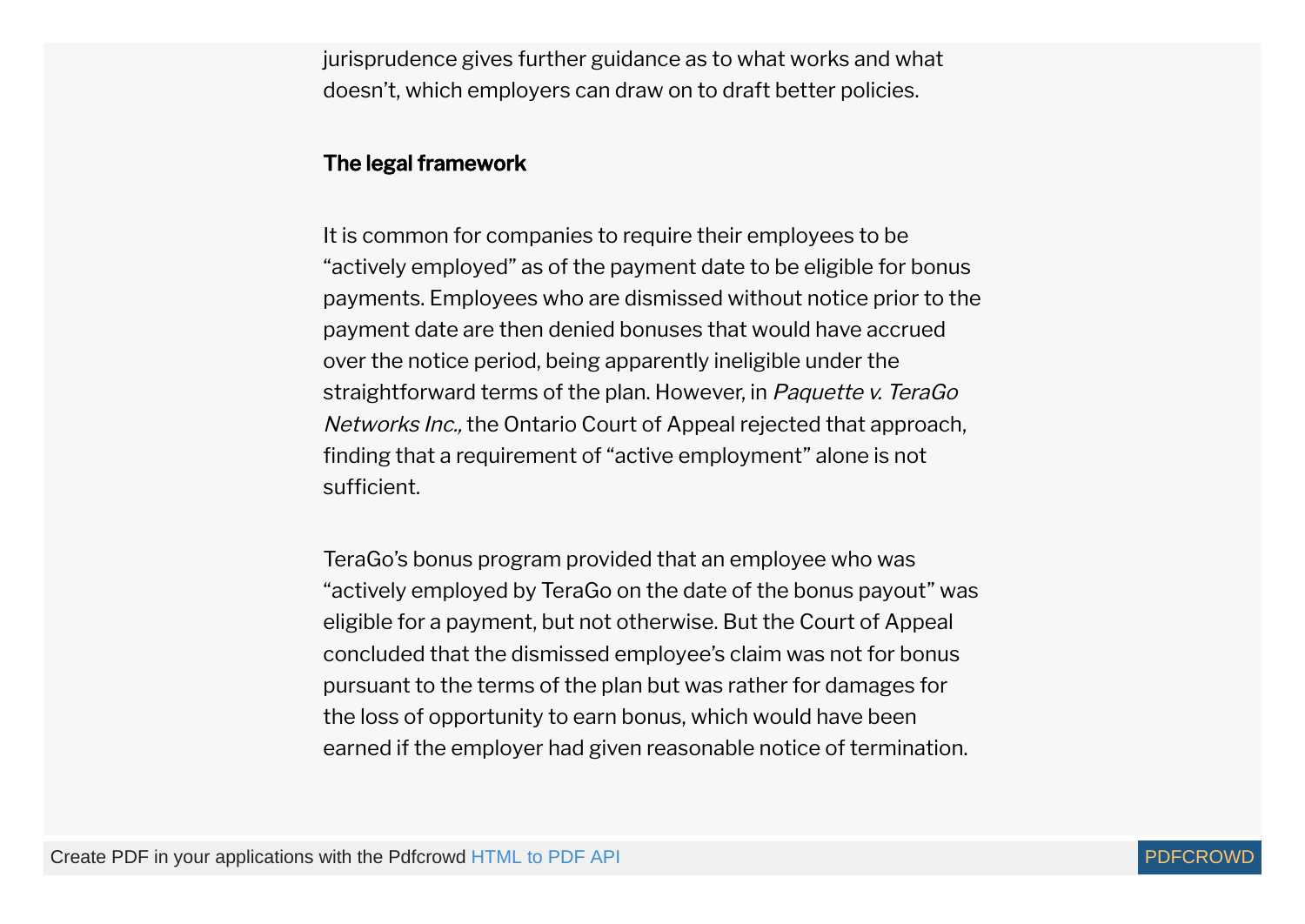The court in *Paquette* held that, first, it must determine whether the bonus plan was an integral part of the employee's compensation package, which would entail a right to common law damages for its loss. At common law, an employee is entitled to damages that place him in the position he would have been in but for the without-notice dismissal, which generally means compensation for whatever would have been paid until the end of the reasonable notice period. Second, if the right to common law damages applies, the court must decide whether the terms of the bonus policy restrict or abrogate that right. That is, does the language clearly remove the right to damages over the notice period for the loss of opportunity to earn bonus?

TeraGo's simple requirement of "active employment" did not pass muster. It allowed the employee to argue that, but for the wrongful dismissal, he would have been actively employed as of the payment date and consequently he should get the payment.

Paquette ushered in an era of uncertainty around what language would be effective to restrict entitlement to bonuses that accrue after termination.

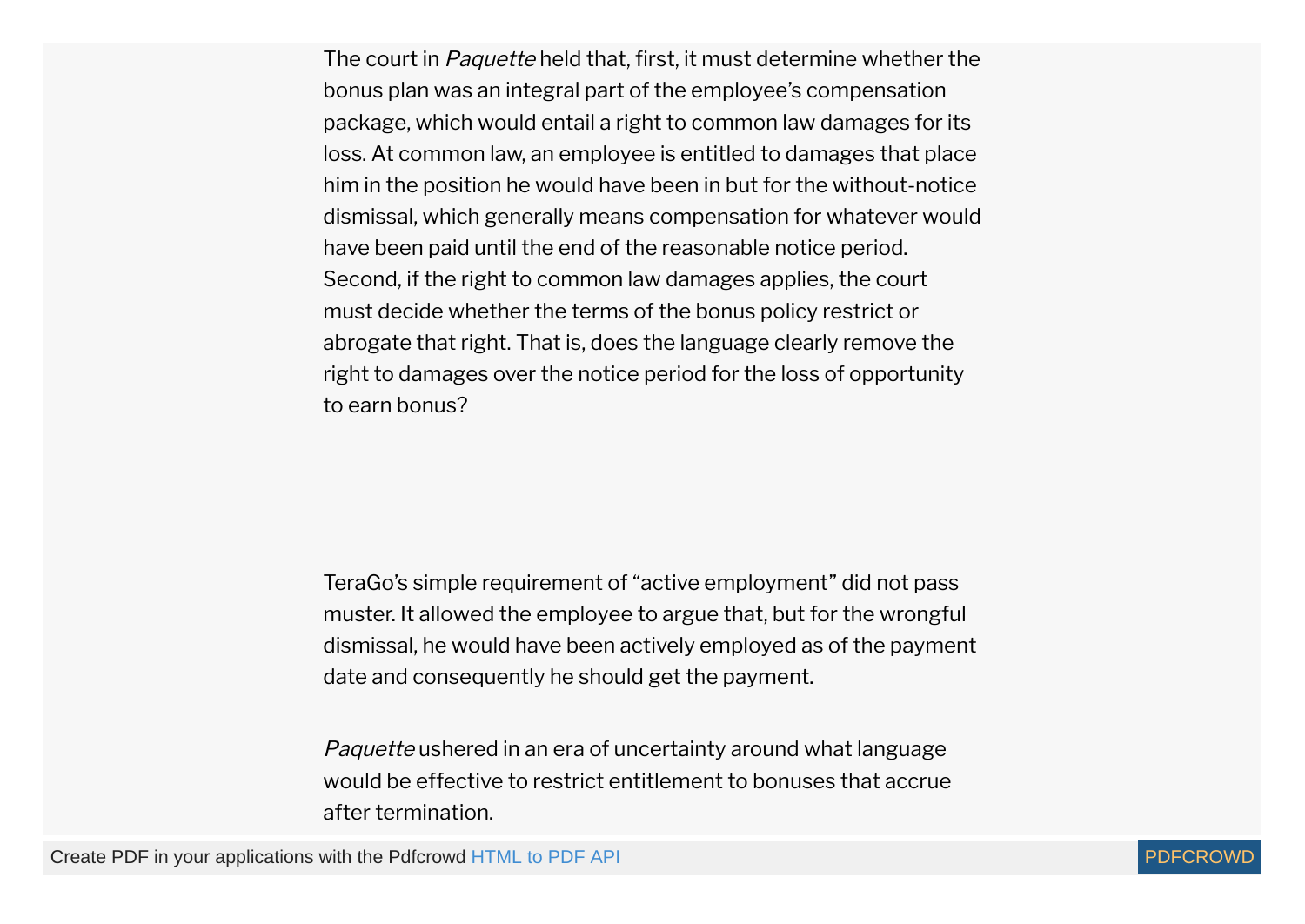#### A recent employer success

Dawe v. Equitable Life Insurance Company reviewed eligibility under short-term and long-term incentive plans. Both plans provided that:

• "An Eligible Participant must be employed by the Corporation on the date an award is paid in order to receive an award."

• An Eligible Participant terminated without cause will be entitled to receive only pro-rated awards "to the last day of active employment, regardless of whether notice of termination is given or not given and regardless of whether the termination is lawful or unlawful..." (The prorated awards were defined as the "Terminal Awards" and in this case amounted to considerably less than what would have been earned over the notice period.)

• "Awards earned and awards actually paid shall not be considered in determining any entitlement to termination, severance or common law notice or payments in lieu of notice."

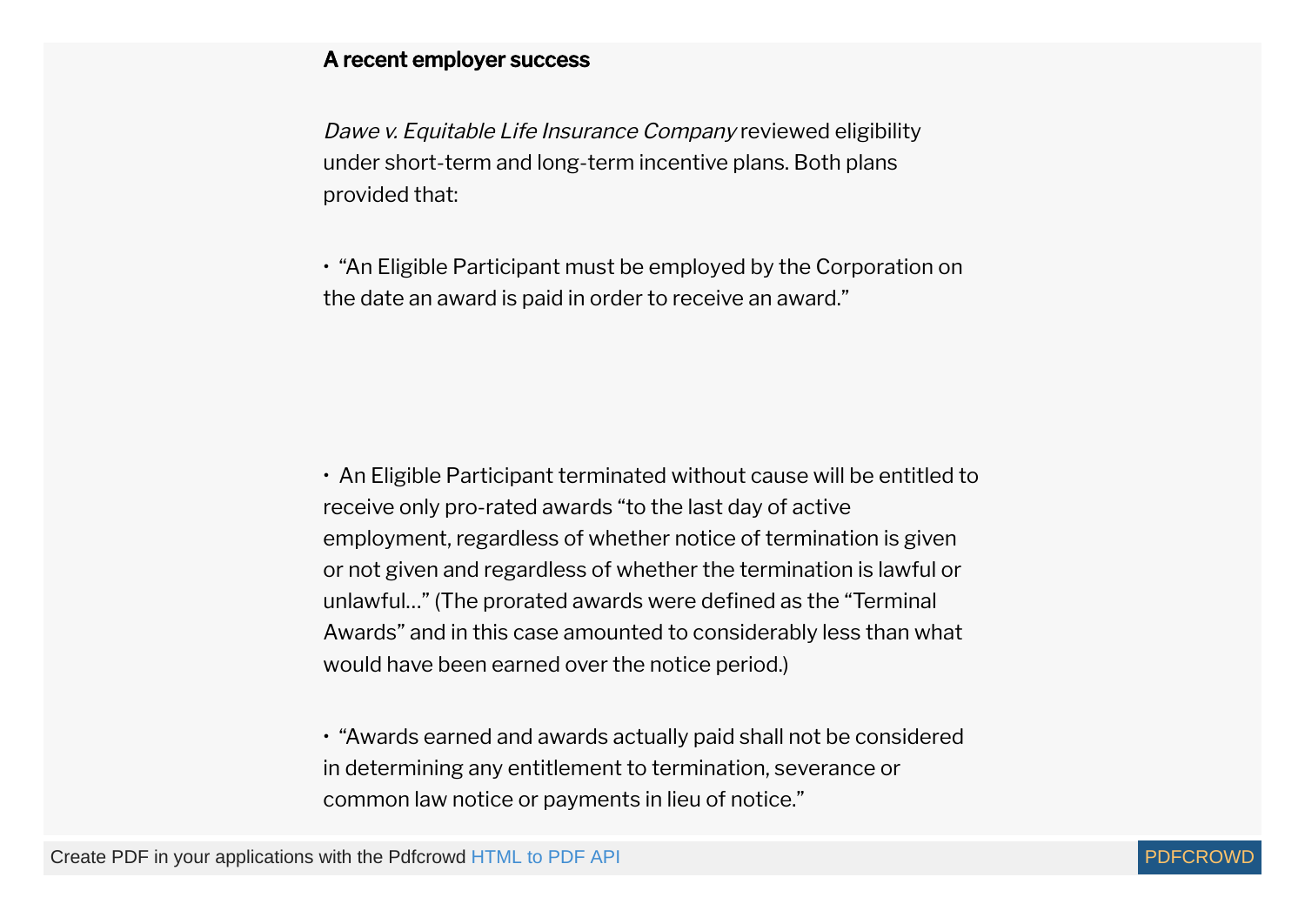The lower court followed the *Paquette* analysis and concluded that the plans were unclear and did not successfully displace the employee's right to common law damages for breach of contract. The judge pointed out that, in some key clauses, there was no specific reference to common law entitlement or the statutory notice period. "Simply put," the judge wrote, "the wording is unclear and confusing."

However, the employer's argument fared better on appeal. The Court of Appeal reviewed the same clauses and was satisfied they were sufficient to oust the right to common law damages. The court held that the motions judge erred in reading the clauses in isolation from one another. Reading the plans as a whole, there was no ambiguity. They went beyond stipulating that "active employment" was a precondition for receiving a bonus. They "anticipated the very event that occurred" — the employee's dismissal without cause — and thereby restricted the employee's common law rights on termination.

#### Further guidance from the jurisprudence

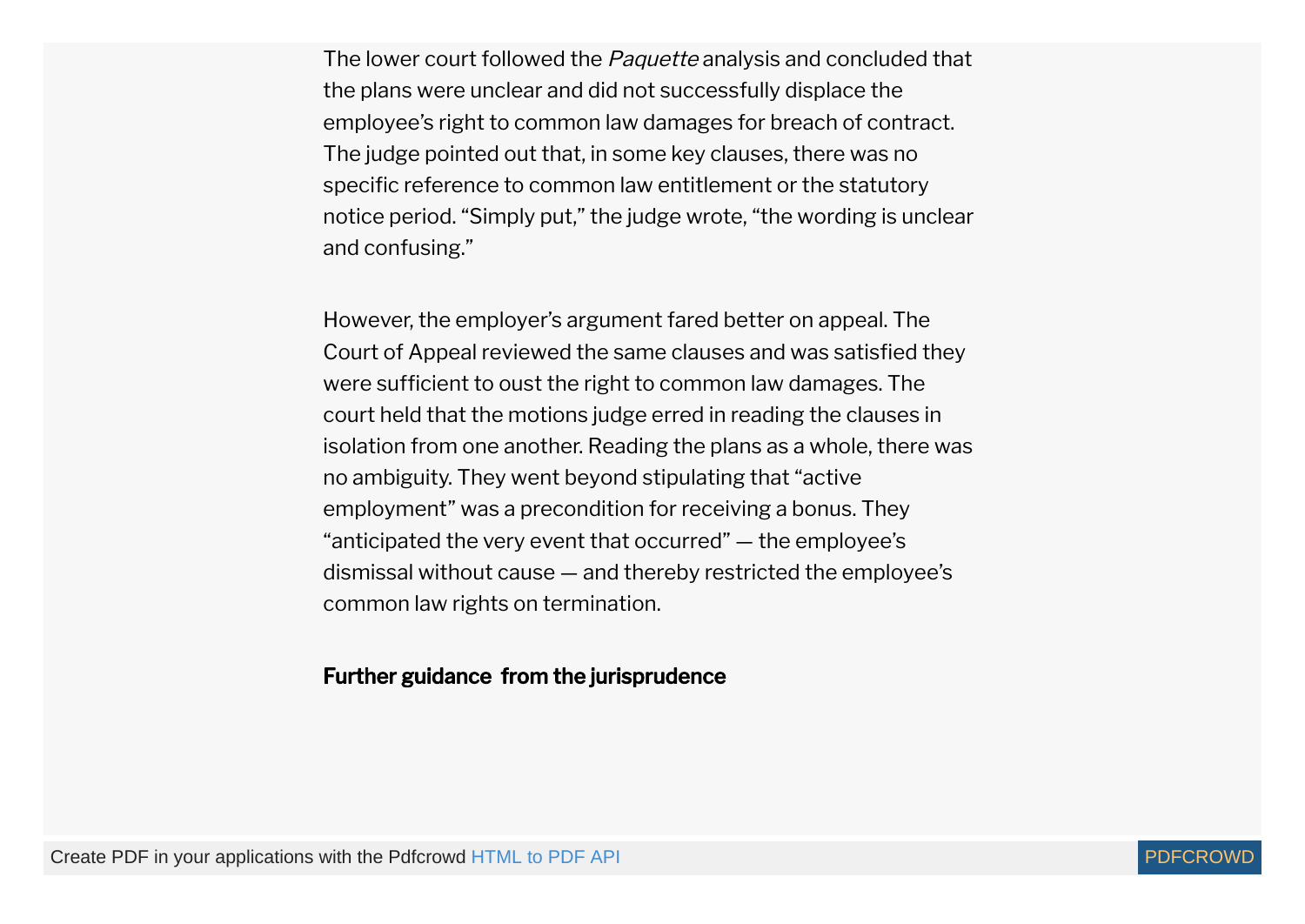The jurisprudence following *Paquette* has evolved and now paints an increasingly clear picture of what language will suffice to disentitle employees to bonus pay after termination, and what will not. Many employers will recognize the following examples (for better or for worse) in their own policies.

Notable cases where the language was enforced are:

• Carroll v. ATCO Electric Ltd: This case addressed a stock options plan and a Share Appreciation Rights plan. Both plans provided that any options/rights that have not vested as of "the date on which the participant actually ceases to be an officer or employee of the Corporation … (without regard to any statutory or common law notice periods which may otherwise be required for the termination of employment) shall immediately terminate…" The court found that the parties had contracted to extinguish any right of recovery where the employee does not work during some or all of the notice period.

• Kieran v. Ingram Micro Inc.: This case involved a stock options plan, which stated that shares would be repurchased by the company at the lower of their market value or the original purchase price, if the participant's employment "is terminated for any reason other than death, disability … or retirement … prior to the time when

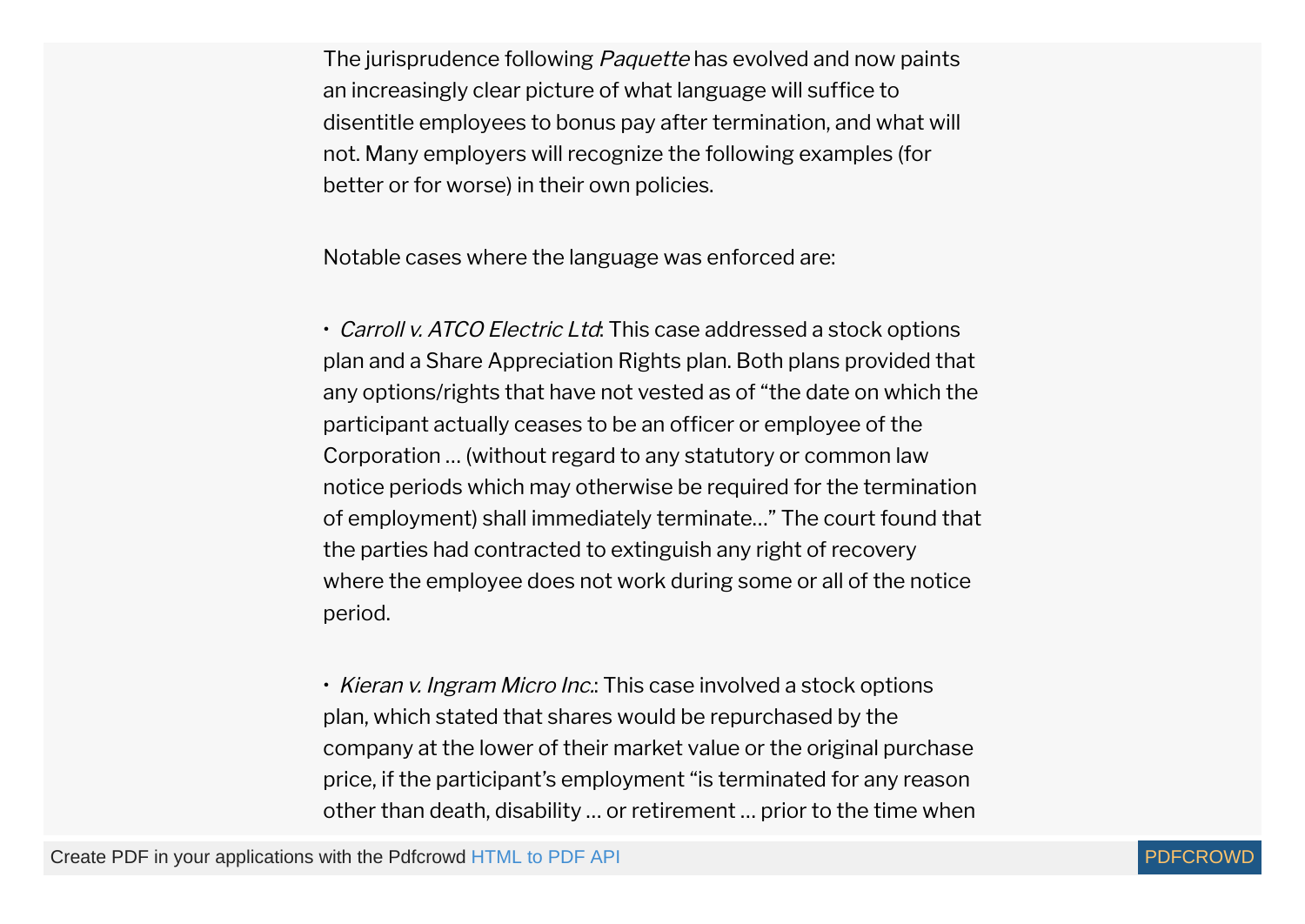all Shares have become Unrestricted Shares…" The plan further provided that that the termination of employment for any reason "shall occur on the date Participant ceases to perform services for [the Company] or any Affiliate without regard to whether Participant continues thereafter to receive any compensatory payments therefrom or is paid salary thereby in lieu of notice of termination." These terms were upheld, having specifically addressed entitlement in the event of termination without just cause or notice.

Some notable cases where the employer was unsuccessful are:

• Carroll v. ATCO Electric Ltd (cited above): An executive bonus plan stated that, if a participant's "employment is terminated for any reason, whether with or without cause, prior to the bonus payout, the participant will not be entitled to any bonus payment…" Crucially, the plan did not stipulate whether the termination of employment takes effect on the date notice of termination is given, the actual last day of employment, or the date on which the notice period concludes. The court found the plan did not specifically

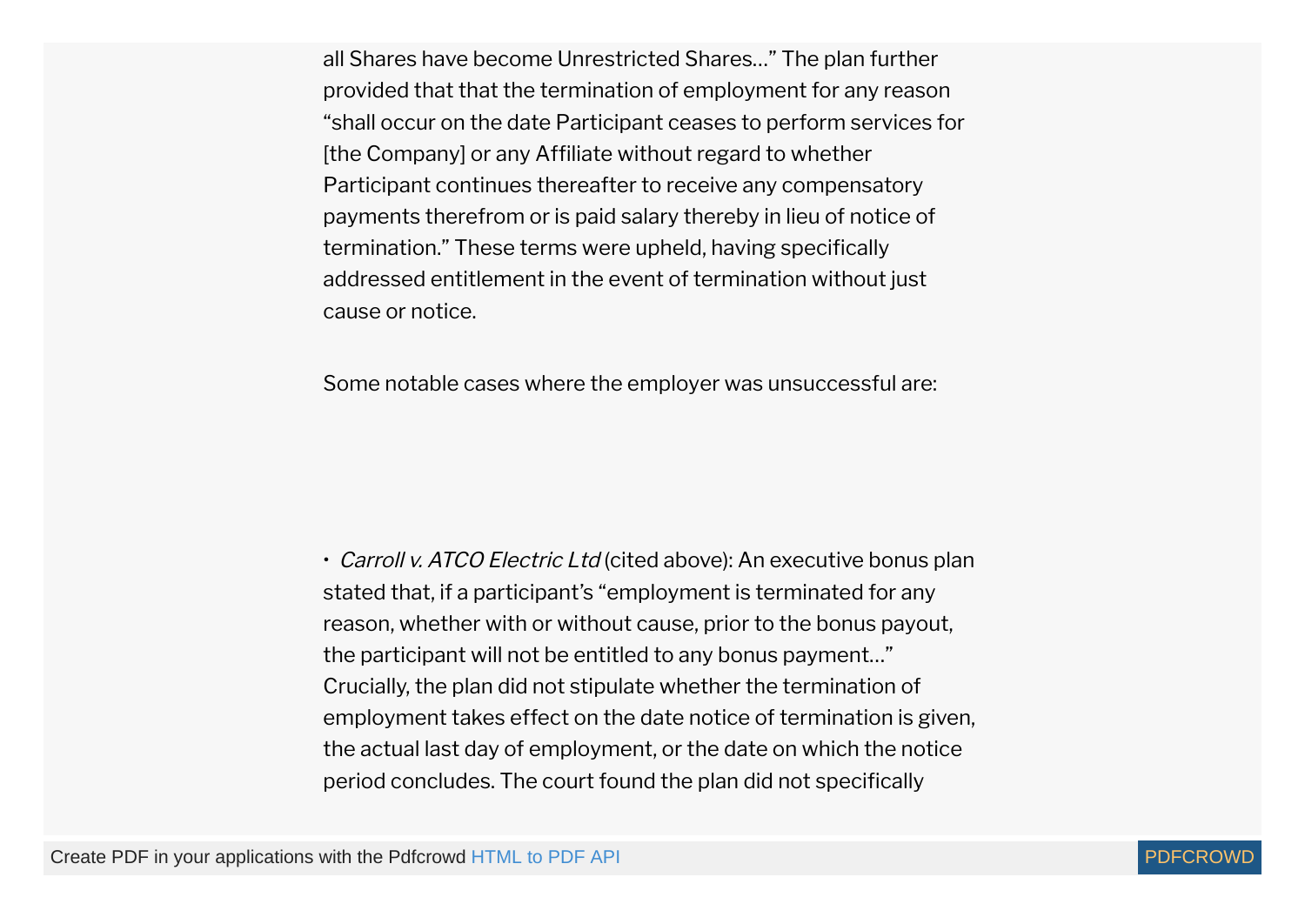eliminate entitlement over the notice period and awarded damages for the bonus.

• Grainger v. Pentagon Farm Centre Ltd.: The relevant bonus clause entitled employees to an "annual performance bonus" of "2 per cent on increased growth over the first five millions [sic] dollars in total sales." The company argued that the reference to "annual performance" should be interpreted to entail that an employee must successfully work an entire year before becoming entitled to the bonus. The court disagreed and awarded damages, despite the fact that the employee did not work through the entire plan year.

• Lin v. Ontario Teachers' Pension Plan: A short-term incentive plan stated: "In the case where … the Participant's employment is terminated by [the company] prior to the payout of a bonus … no bonus shall be earned by or payable to the Participant." The wording did not unambiguously alter or remove the respondent's common law right to damages. It did not specifically address entitlement to payments that would have been earned over the notice period.

Company bonus policies have received some rough treatment from courts in recent years. However, employers can learn from the defeats and successes of others. The uncertainty engendered by

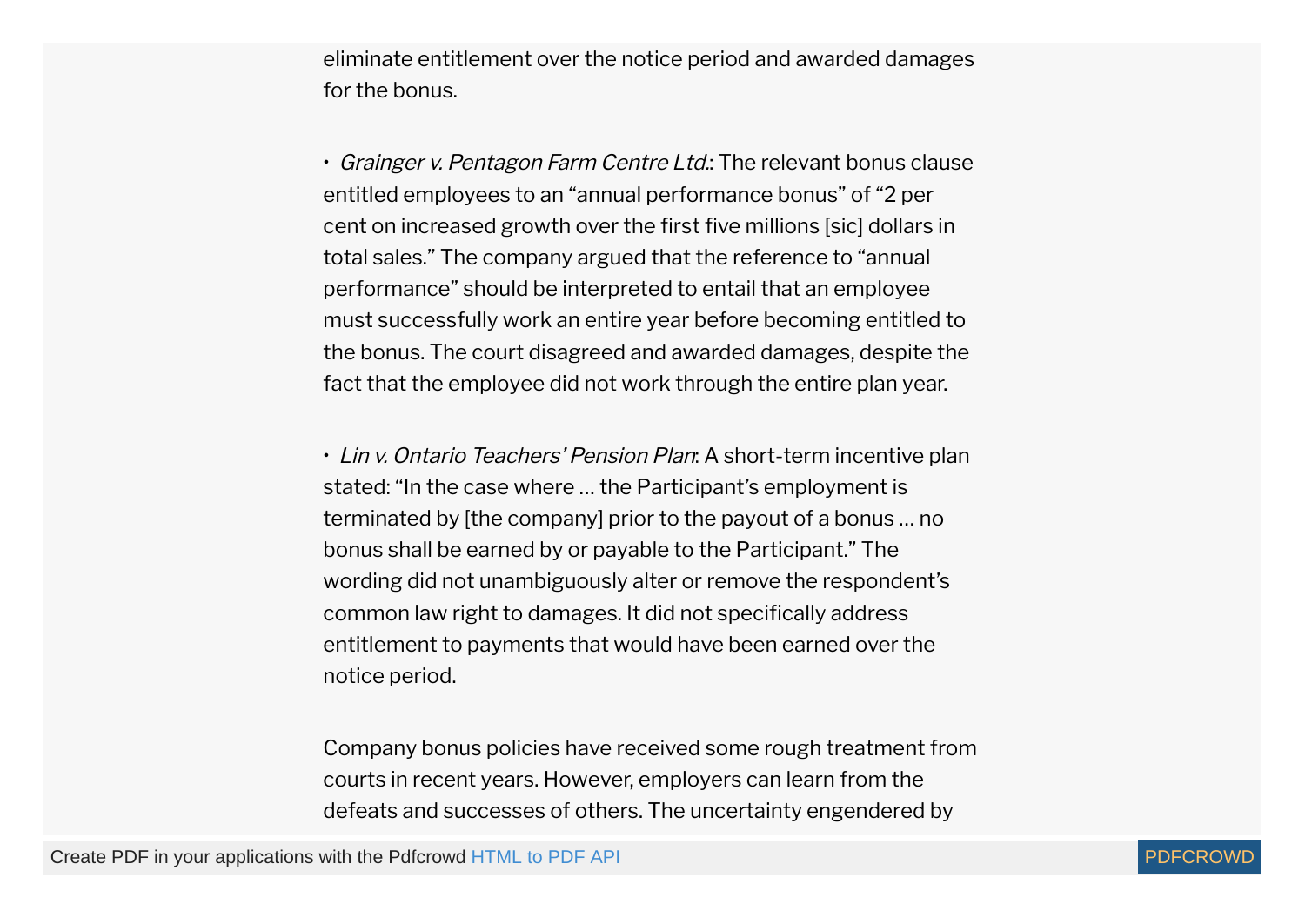Paquette is slowly diminishing as new cases fill out the legal landscape, permitting employers to review their policies with the benefit of these precedents.

### For more information see:

• Dawe v. The Equitable Life Insurance Company of Canada, 2019 ONCA 512 (Ont. C.A.).

- Paquette v. TeraGo Networks Inc, 2016 ONCA 618 (Ont. C.A.).
- Carroll v. ATCO Electric Ltd, 2017 ABQB 267 (Alta. Q.B.).
- Kieran v. Ingram Micro Inc., 2004 CanLII 4852 (Ont. C.A.).
- Grainger v. Pentagon Farm Centre Ltd., 2019 ABQB 445 (Alta. Q.B.).

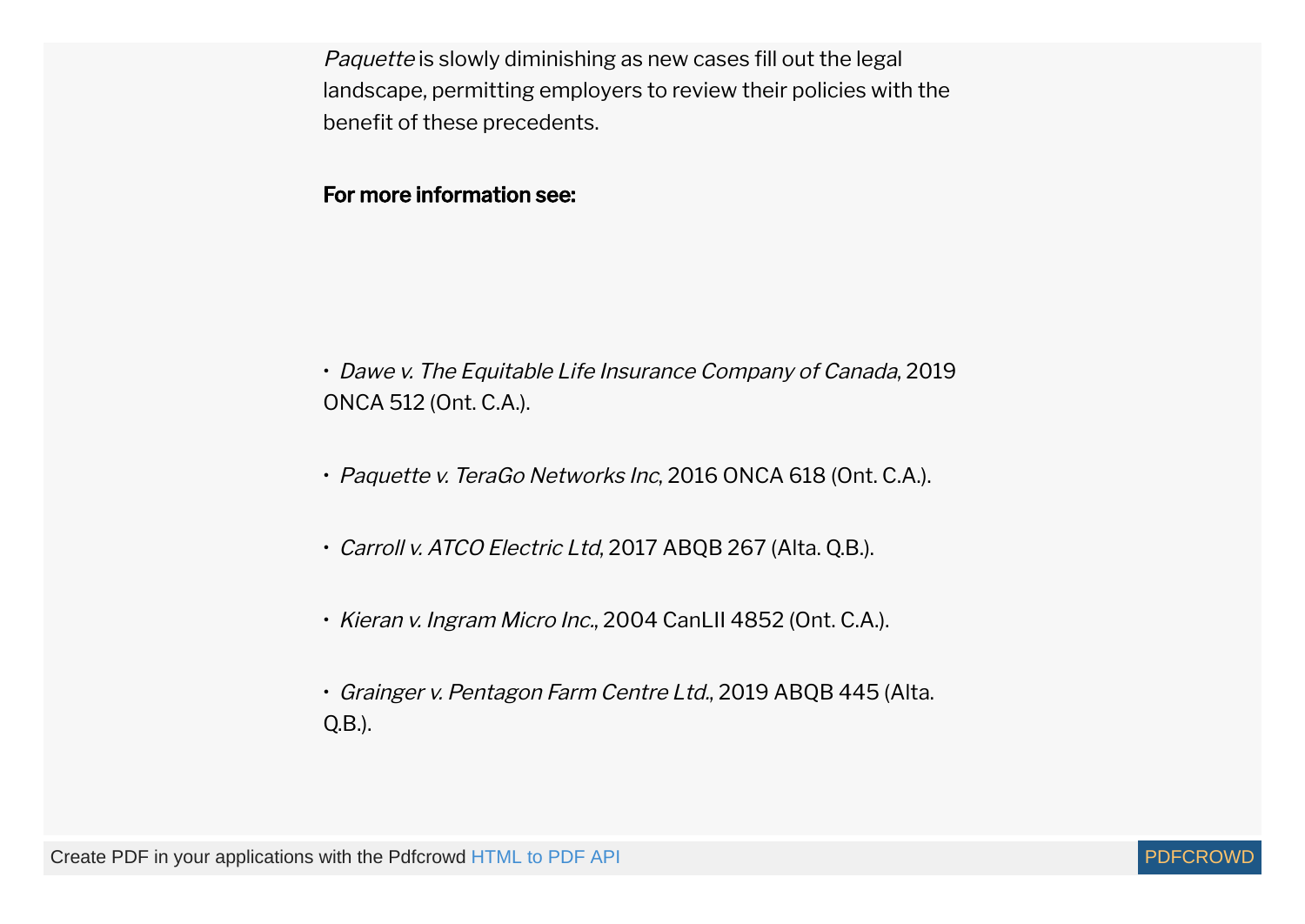• Lin v. Ontario Teachers' Pension Plan, 2016 ONCA 619 (Ont. C.A.).

Matthew Tomm is <sup>a</sup> sole practitioner in Calgary. He advises employers and employees in all aspects of employment and human rights law. Matthew can be reached at (430) 264-4855 or tomm@matthewtommlaw.com.

#### Latest stories

Just [cause](https://www.hrreporter.com/employment-law/news/just-cause-to-cut-the-cable/323642) to cut the cable

Banning topics of [discussion](https://www.hrreporter.com/employment-law/news/banning-topics-of-discussion/323641)

Requiring a [terminated](https://www.hrreporter.com/employment-law/news/requiring-a-terminated-employee-to-seek-legal-advice-before-signing-release/323640) employee to seek legal advice before signing release

## Free newsletter

The Canadian HR Newswire is a FREE weekly newsletter that keeps you up to date on news, opinion and analysis about the field of human resources. Please enter email address below to subscribe.

Enter your Email address here Sign up

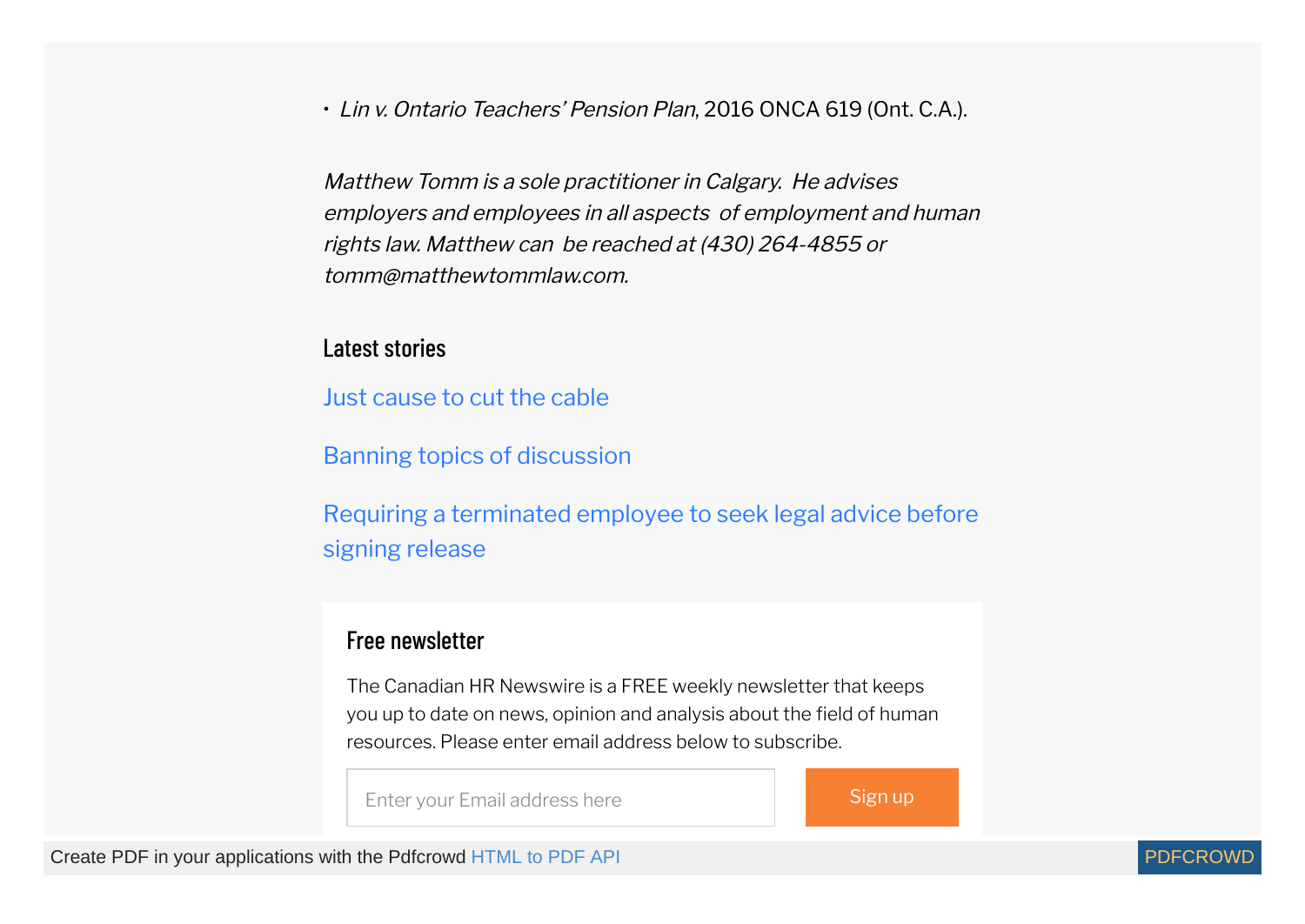| 0 Comments             | <b>Canadian HR Reporter</b>                      | Login -        |
|------------------------|--------------------------------------------------|----------------|
| $\heartsuit$ Recommend | <b>V</b> Tweet<br>f Share                        | Sort by Best - |
|                        | Start the discussion                             |                |
|                        | <b>LOG IN WITH</b><br>OR SIGN UP WITH DISQUS (?) |                |
|                        | D(f)<br>Name                                     |                |

Be the first to comment.



Most read articles

Create PDF in your applications with the Pdfcrowd [HTML to PDF API](https://pdfcrowd.com/doc/api/?ref=pdf) [PDFCROWD](https://pdfcrowd.com/?ref=pdf)